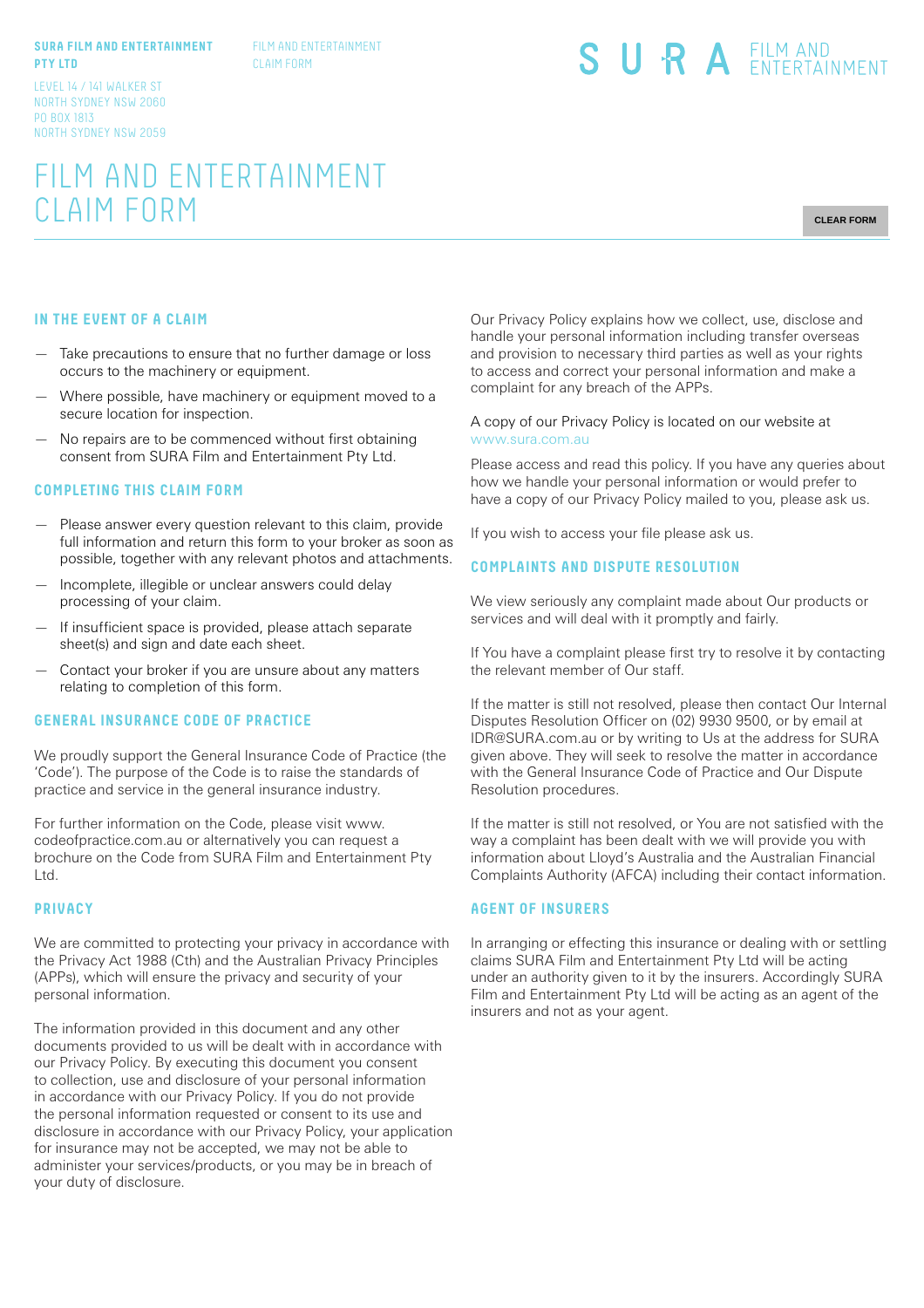# **POLICY DETAILS**

| 1. Insured                                                                      |              |          |            |           |
|---------------------------------------------------------------------------------|--------------|----------|------------|-----------|
| 2. ABN                                                                          | Policy No.   |          |            |           |
| 3. To what extent can you claim an input tax credit on your insurance premiums? |              |          |            |           |
| Address                                                                         |              |          |            |           |
| City                                                                            | State        | Postcode |            |           |
| 4. Contact Name                                                                 |              |          |            |           |
| Telephone                                                                       | Mobile       |          |            |           |
| Fax                                                                             | Email        |          |            |           |
| 5. Number of Employees                                                          |              |          |            |           |
| <b>INSURANCE BROKER</b>                                                         |              |          |            |           |
| 6. Name of Insurance Broker                                                     |              |          |            |           |
| 7. Address                                                                      |              |          |            |           |
| City                                                                            | State        | Postcode |            |           |
| 8. Contact Name                                                                 |              |          |            |           |
| Telephone                                                                       | Mobile       |          |            |           |
| Fax                                                                             | Email        |          |            |           |
|                                                                                 |              |          |            |           |
| <b>DESCRIPTION OF LOSS</b>                                                      |              |          |            |           |
| 9. Date of Incident<br>$\sqrt{2}$<br>$\sqrt{2}$                                 | Time of Loss |          | AM         | <b>PM</b> |
| 10. Please describe what happened                                               |              |          |            |           |
|                                                                                 |              |          |            |           |
|                                                                                 |              |          |            |           |
|                                                                                 |              |          |            |           |
| 11. Where did the loss, theft or damage occur?                                  |              |          |            |           |
|                                                                                 |              |          |            |           |
| 12. Who discovered the loss, theft or damage?                                   |              |          |            |           |
|                                                                                 |              |          |            |           |
| 13. Are you the owner of the property being claimed for?                        |              |          | $\Box$ Yes | $\Box$ No |
| If no, give details                                                             |              |          |            |           |
|                                                                                 |              |          |            |           |
|                                                                                 |              |          |            |           |
|                                                                                 |              |          |            |           |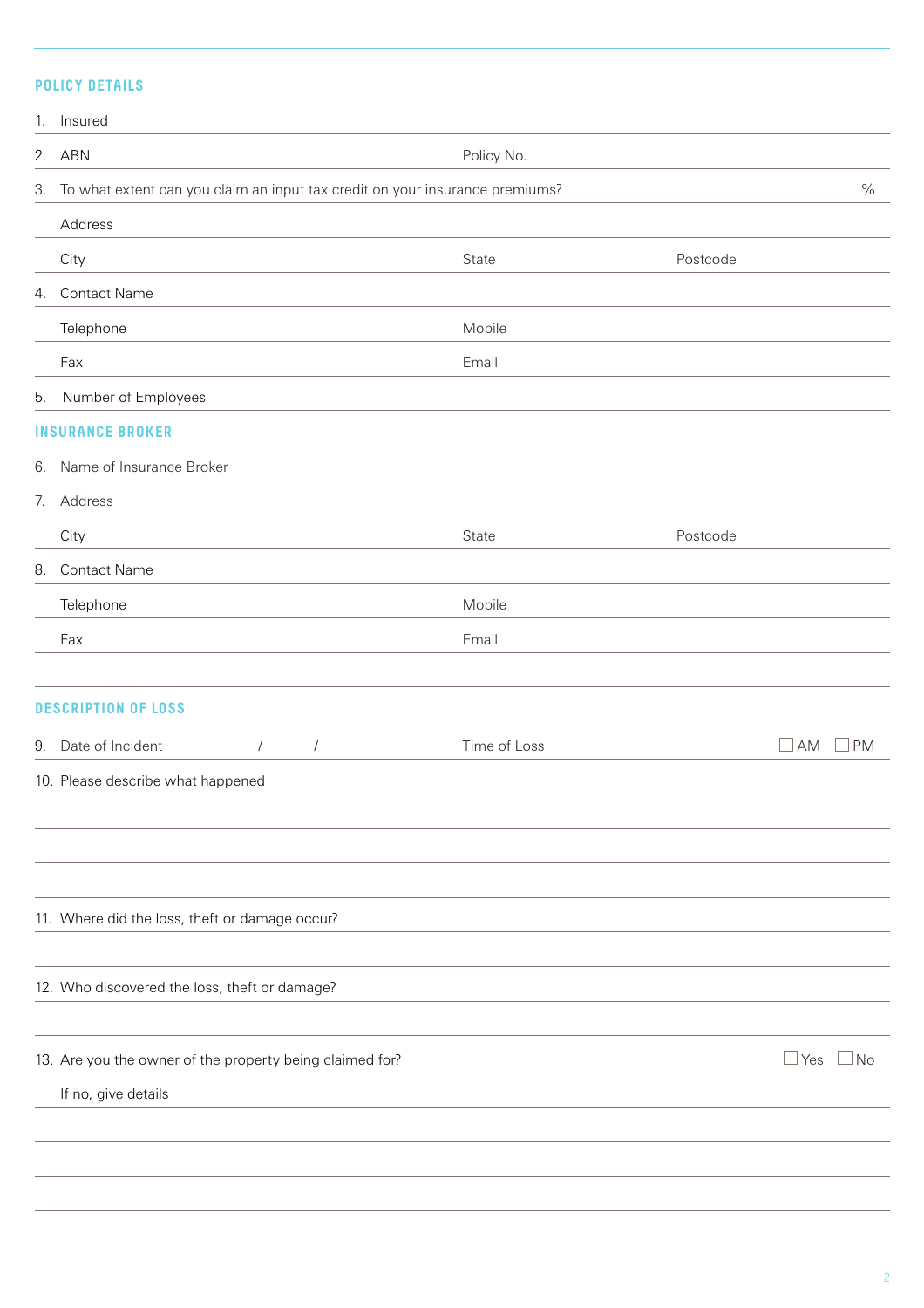|                                                                                      | 14. Does any other party have an interest in the property being claimed for?          |                                             | $\Box$ Yes           | $\Box$ No            |  |
|--------------------------------------------------------------------------------------|---------------------------------------------------------------------------------------|---------------------------------------------|----------------------|----------------------|--|
|                                                                                      | If yes, give details                                                                  |                                             |                      |                      |  |
|                                                                                      |                                                                                       |                                             |                      |                      |  |
|                                                                                      |                                                                                       |                                             |                      |                      |  |
|                                                                                      |                                                                                       |                                             |                      |                      |  |
|                                                                                      | 15. Is there any other insurance policy which would cover this loss, theft or damage? |                                             |                      | $\Box$ Yes $\Box$ No |  |
|                                                                                      | If yes, give details                                                                  |                                             |                      |                      |  |
|                                                                                      |                                                                                       |                                             |                      |                      |  |
|                                                                                      |                                                                                       |                                             |                      |                      |  |
|                                                                                      |                                                                                       |                                             |                      |                      |  |
|                                                                                      | 16. Do you know who is responsible for the loss, theft of or damage to your property? |                                             | $\Box$ Yes           | $\Box$ No            |  |
|                                                                                      | 17. Please advise name(s) and address(es) of the person(s) responsible                |                                             |                      |                      |  |
|                                                                                      |                                                                                       |                                             |                      |                      |  |
|                                                                                      |                                                                                       |                                             |                      |                      |  |
|                                                                                      |                                                                                       |                                             |                      |                      |  |
|                                                                                      | <b>SECURITY DETAILS</b>                                                               |                                             |                      |                      |  |
|                                                                                      | 18. Are any of these used to provide security to the premises?                        |                                             |                      |                      |  |
|                                                                                      | Key window locks on all accessible<br>windows                                         | Grilles on all accessible windows and doors | Fixed safe           |                      |  |
|                                                                                      | Double keyed deadlocks on all perimeter                                               |                                             |                      |                      |  |
|                                                                                      | doors                                                                                 | Perimeter alarm                             | Free standing safe   |                      |  |
|                                                                                      | Back to base (please attach activity report)                                          | Internal alarm                              | None                 |                      |  |
|                                                                                      |                                                                                       |                                             |                      |                      |  |
|                                                                                      | Did the device activate as a result of theft?                                         |                                             | $\mathsf{\perp}$ Yes | $\Box$ No            |  |
|                                                                                      |                                                                                       |                                             |                      |                      |  |
|                                                                                      | <b>POLICE</b>                                                                         |                                             | $\sqcup$ Yes         |                      |  |
| 19. Was this loss, theft or damage reported to the police?                           |                                                                                       |                                             |                      |                      |  |
|                                                                                      | 20. Date Reported<br>$\sqrt{2}$<br>$\sqrt{2}$                                         | Crime Report No.                            |                      |                      |  |
|                                                                                      | 21. Name of Police Officer                                                            |                                             |                      |                      |  |
|                                                                                      | 22. Name of police station where loss, theft or damage was reported                   |                                             |                      |                      |  |
|                                                                                      | Please attach a copy of police report                                                 |                                             |                      |                      |  |
| 23. If the damage is the result of fire did the fire brigade attend?<br>$\sqcup$ Yes |                                                                                       |                                             |                      |                      |  |
|                                                                                      |                                                                                       |                                             |                      |                      |  |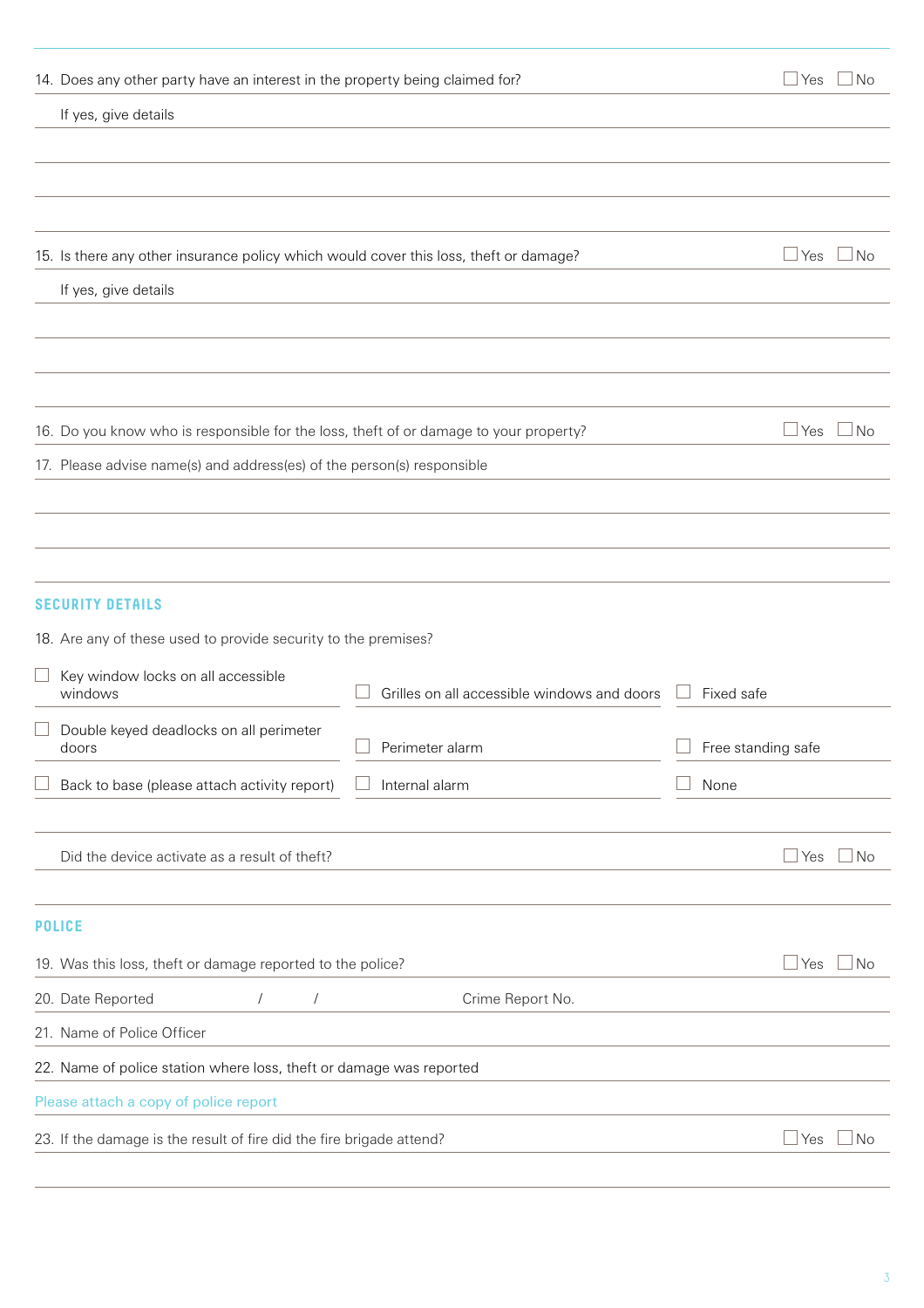# **DETAILS OF PREVIOUS LOSS, THEFT OR DAMAGE**

| If yes, give details                                                  |                                                                                    |                |                      |                                               |               |                                               |  |
|-----------------------------------------------------------------------|------------------------------------------------------------------------------------|----------------|----------------------|-----------------------------------------------|---------------|-----------------------------------------------|--|
| <b>TYPE</b>                                                           |                                                                                    |                | DATE                 |                                               | <b>AMOUNT</b> |                                               |  |
|                                                                       |                                                                                    |                | $\prime$             | $\sqrt{ }$                                    | \$            |                                               |  |
|                                                                       |                                                                                    |                | $\sqrt{2}$           | $\sqrt{2}$                                    | \$            |                                               |  |
|                                                                       |                                                                                    |                |                      | $\prime$                                      | \$            |                                               |  |
|                                                                       |                                                                                    |                | $\sqrt{2}$           | $\sqrt{2}$                                    | \$            |                                               |  |
|                                                                       |                                                                                    |                | $\sqrt{2}$           | $\sqrt{2}$                                    | \$            |                                               |  |
|                                                                       |                                                                                    |                |                      |                                               |               |                                               |  |
|                                                                       | 25. Have you made a claim on any insurer for any of the above-mentioned incidents? |                |                      |                                               |               | $\exists$ Yes<br>  No                         |  |
| If yes, give details                                                  |                                                                                    |                |                      |                                               |               |                                               |  |
| <b>TYPE</b>                                                           |                                                                                    |                | DATE                 |                                               | AMOUNT        |                                               |  |
|                                                                       |                                                                                    |                | $\prime$             | $\sqrt{ }$                                    | \$            |                                               |  |
|                                                                       |                                                                                    |                | $\prime$             | $\sqrt{2}$                                    | \$            |                                               |  |
|                                                                       |                                                                                    |                |                      | $\sqrt{2}$                                    | \$            |                                               |  |
|                                                                       |                                                                                    |                | $\sqrt{ }$           | $\sqrt{2}$                                    | \$            |                                               |  |
|                                                                       |                                                                                    |                | $\sqrt{ }$           | $\sqrt{2}$                                    | \$            |                                               |  |
|                                                                       |                                                                                    |                |                      |                                               |               |                                               |  |
| <b>LOSS OR DAMAGE TO PROPERTY</b>                                     |                                                                                    |                |                      |                                               |               |                                               |  |
| DESCRIPTION OF<br>PROPERTY (INCLUDE<br>SERIAL NO.)<br>WHERE PURCHASED |                                                                                    | WHEN PURCHASED |                      | VALUE AT TIME OF LOSS                         |               | REPLACEMENT VALUE<br>(ATTACH QUOTES)          |  |
|                                                                       |                                                                                    | $\sqrt{2}$     | $\sqrt{\phantom{a}}$ | ${\mathbb S}$                                 |               | $\, \, \raisebox{12pt}{$\scriptstyle \$}$     |  |
|                                                                       |                                                                                    | $\sqrt{2}$     | $\sqrt{2}$           | $\, \, \raisebox{12pt}{$\scriptstyle \$}$     |               | $\, \, \raisebox{12pt}{$\scriptstyle \$}$     |  |
|                                                                       |                                                                                    | $\sqrt{2}$     | $\sqrt{\phantom{a}}$ | $\, \, \raisebox{12pt}{$\scriptstyle \$}$     |               | $\, \, \raisebox{12pt}{$\scriptstyle \circ$}$ |  |
|                                                                       |                                                                                    | $\sqrt{2}$     | $\sqrt{2}$           | $\, \, \raisebox{12pt}{$\scriptstyle \$}$     |               | $\, \, \raisebox{12pt}{$\scriptstyle \circ$}$ |  |
|                                                                       |                                                                                    | $\sqrt{2}$     | $\sqrt{ }$           | \$                                            |               | $\, \, \raisebox{12pt}{$\scriptstyle \circ$}$ |  |
|                                                                       |                                                                                    | $\sqrt{2}$     | $\sqrt{ }$           | $\, \, \raisebox{12pt}{$\scriptstyle \circ$}$ |               | $\, \, \raisebox{12pt}{$\scriptstyle \$}$     |  |
|                                                                       |                                                                                    |                |                      |                                               |               |                                               |  |
|                                                                       |                                                                                    | $\sqrt{2}$     | $\sqrt{ }$           | $\, \, \raisebox{12pt}{$\scriptstyle \circ$}$ |               | $\, \, \raisebox{12pt}{$\scriptstyle \circ$}$ |  |
|                                                                       |                                                                                    | $\sqrt{2}$     | $\sqrt{2}$           | $\, \, \raisebox{12pt}{$\scriptstyle \circ$}$ |               | $$\mathbb{S}$$                                |  |

Where possible attach original invoices, receipts or other proof of purchase to help us in assessing your claim as quickly as possible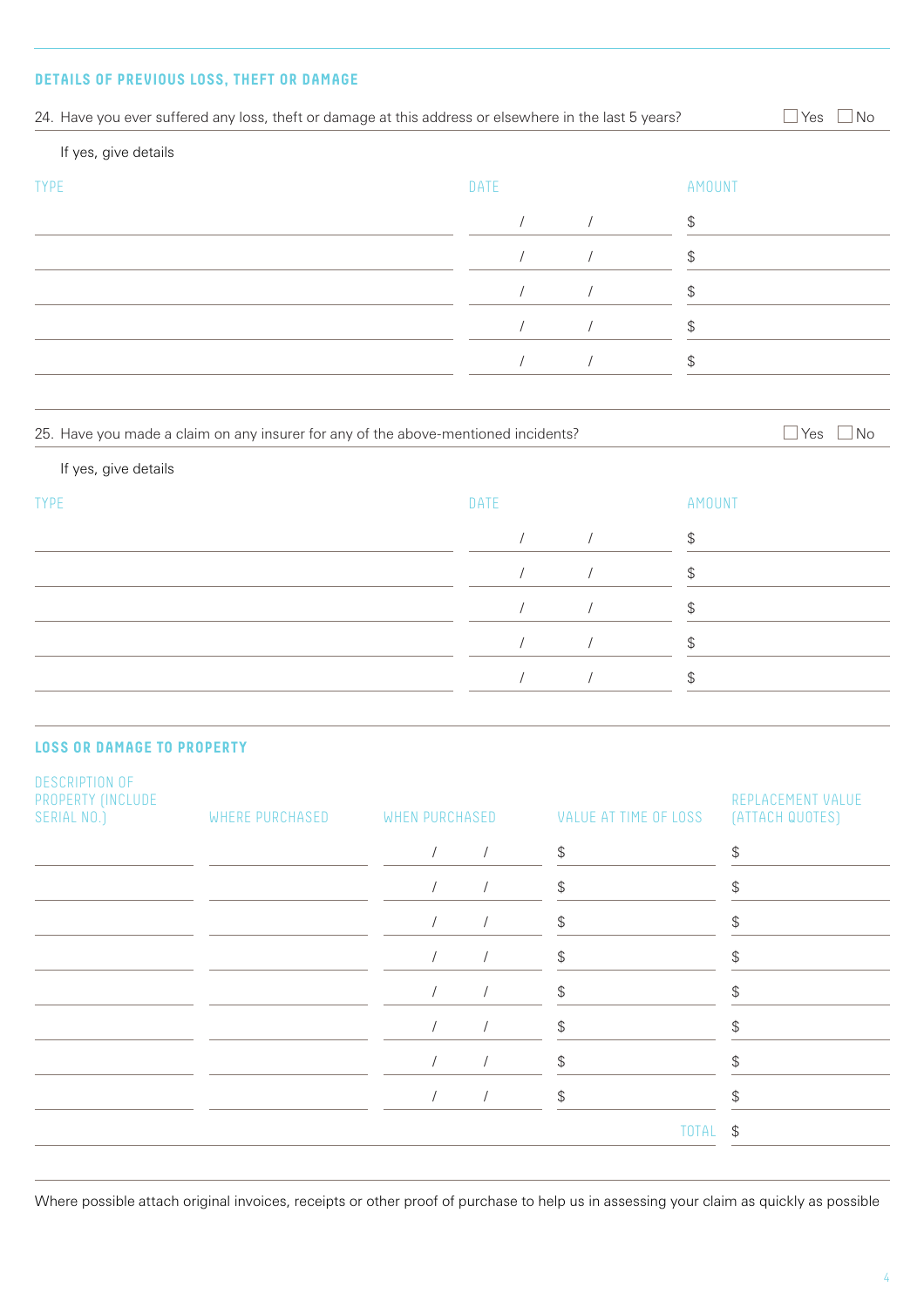# **LIABILITY CLAIMS**

Please provide details of injury to other person or damage to property of others

|                                                       | 26. Name of Third Person                                                                                                                       |        |          |                         |
|-------------------------------------------------------|------------------------------------------------------------------------------------------------------------------------------------------------|--------|----------|-------------------------|
|                                                       | 27. Occupation                                                                                                                                 | Age    |          |                         |
|                                                       | 28. Address                                                                                                                                    |        |          |                         |
|                                                       | City                                                                                                                                           | State  | Postcode |                         |
|                                                       | Telephone                                                                                                                                      | Mobile |          |                         |
|                                                       | Fax                                                                                                                                            | Email  |          |                         |
| 29. Nature and extent of injuries or damage sustained |                                                                                                                                                |        |          |                         |
|                                                       |                                                                                                                                                |        |          |                         |
|                                                       |                                                                                                                                                |        |          |                         |
|                                                       |                                                                                                                                                |        |          |                         |
|                                                       | 30. as the third party any relationship to you? (eg relative or employee)                                                                      |        |          | Yes<br>No               |
|                                                       | If yes, please state the relationship                                                                                                          |        |          |                         |
|                                                       | 31. Have you made any admission of liability?                                                                                                  |        |          | $\Box$ Yes<br>$\Box$ No |
|                                                       | <b>ELECTRONIC FUNDS TRANSFER DETAILS</b>                                                                                                       |        |          |                         |
|                                                       | Following SURA Film and Entertainment P/L's approval of your claim, your claim benefits can be transferred directly into your<br>bank account. |        |          |                         |
|                                                       | Please provide the following details:                                                                                                          |        |          |                         |

Name of Financial Institution

Account Name

BSB Account No

Bank SWIFT code (if required)